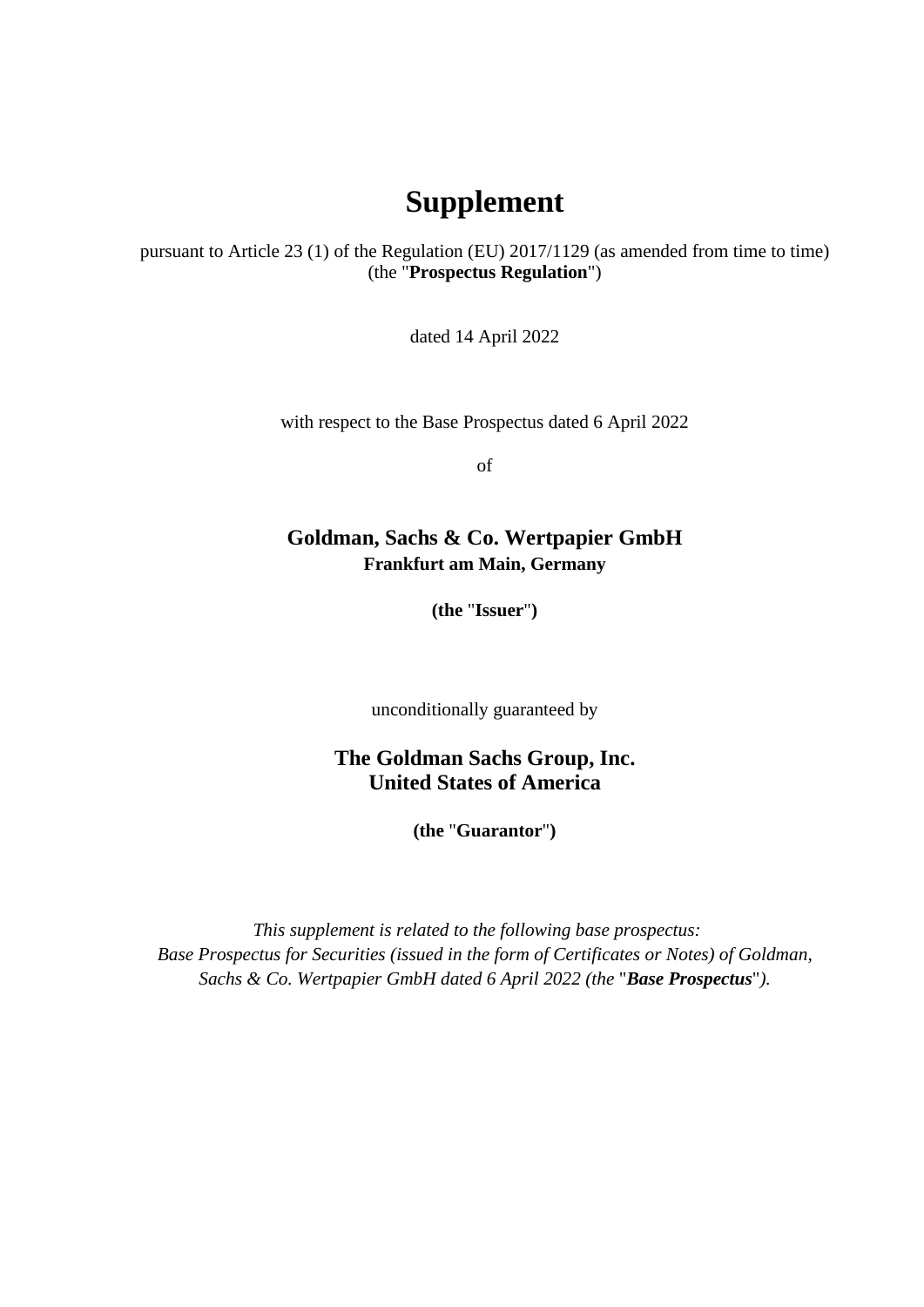The significant new factor resulting in this supplement (the "**Supplement**") to the Base Prospectus is the publication of the audited annual report of Goldman, Sachs & Co. Wertpapier GmbH for the fiscal year ended 31 December 2021 (the "**GSW Annual Report 2021**") on 11 April 2022.

Due to this Supplement the information contained in the Base Prospectus shall be supplemented as follows:

*1. In the Base Prospectus the information in section "VII. Important information about GSW as Issuer" on page 113 shall be replaced as follows:* 

"With respect to the required information about Goldman, Sachs & Co. Wertpapier GmbH as Issuer of the Securities, reference is made pursuant to Article 19 paragraph 1 of the Prospectus Regulation to the Registration Document of Goldman, Sachs & Co. Wertpapier GmbH dated 10 June 2021 (the "**GSW Registration Document**") which has been approved by BaFin, the second supplement dated 26 October 2021 to the GSW Registration Document (the "**Second Supplement to the GSW Registration Document**"), the third supplement dated 12 April 2022 to the GSW Registration Document (the "**Third Supplement to the GSW Registration Document**") as well as to the audited annual report of GSW for the year ended 31 December 2021 (the "**GSW Annual Report 2021**") and the audited annual report of GSW for the year ended 31 December 2020 (the "**GSW Annual Report 2020**"), from which information is incorporated by reference into this Base Prospectus (detailed information regarding the pages in the GSW Registration Document, the Second Supplement to the GSW Registration Document, the Third Supplement to the GSW Registration Document, the GSW Annual Report 2021 and the GSW Annual Report 2020 to which reference is made with respect to the required information about the Issuer, can be found in section "XIII. General Information" under "6. Information incorporated by reference")."

*2. In the Base Prospectus in subsection "6. Information incorporated by reference" of section "XIII. General Information" the information relating to Goldman, Sachs & Co. Wertpapier GmbH in the table on pages 158 et seqq. shall be replaced as follows:* 

.,

| <b>GSW Registration Document</b>                                    |                                     |             |                                                                 |  |  |
|---------------------------------------------------------------------|-------------------------------------|-------------|-----------------------------------------------------------------|--|--|
| A. Risk Factors relating to GSW                                     |                                     |             | II.1. Risk factors in<br>connection with GSW                    |  |  |
| I.                                                                  | Risk of Creditworthness             | pages 3 - 5 | as Issuer $/ 10$                                                |  |  |
| П.                                                                  | <b>Business Risks</b>               | page 5      |                                                                 |  |  |
| Ш.                                                                  | <b>Operational Risks</b>            | page 5      |                                                                 |  |  |
| C. Information about Goldman, Sachs & Co. Wertpapier<br><b>GmbH</b> |                                     |             | Important infor-<br>VII.<br>mation about GSW as<br>Issuer / 113 |  |  |
| П.                                                                  | General information                 | page 8      |                                                                 |  |  |
| III.                                                                | Business overview                   | page 9      |                                                                 |  |  |
| IV.                                                                 | Organisational structure            | page 10     |                                                                 |  |  |
| VI.                                                                 | Management and legal representation | page 11     |                                                                 |  |  |
| VIII.                                                               | Additional information              | page 13     |                                                                 |  |  |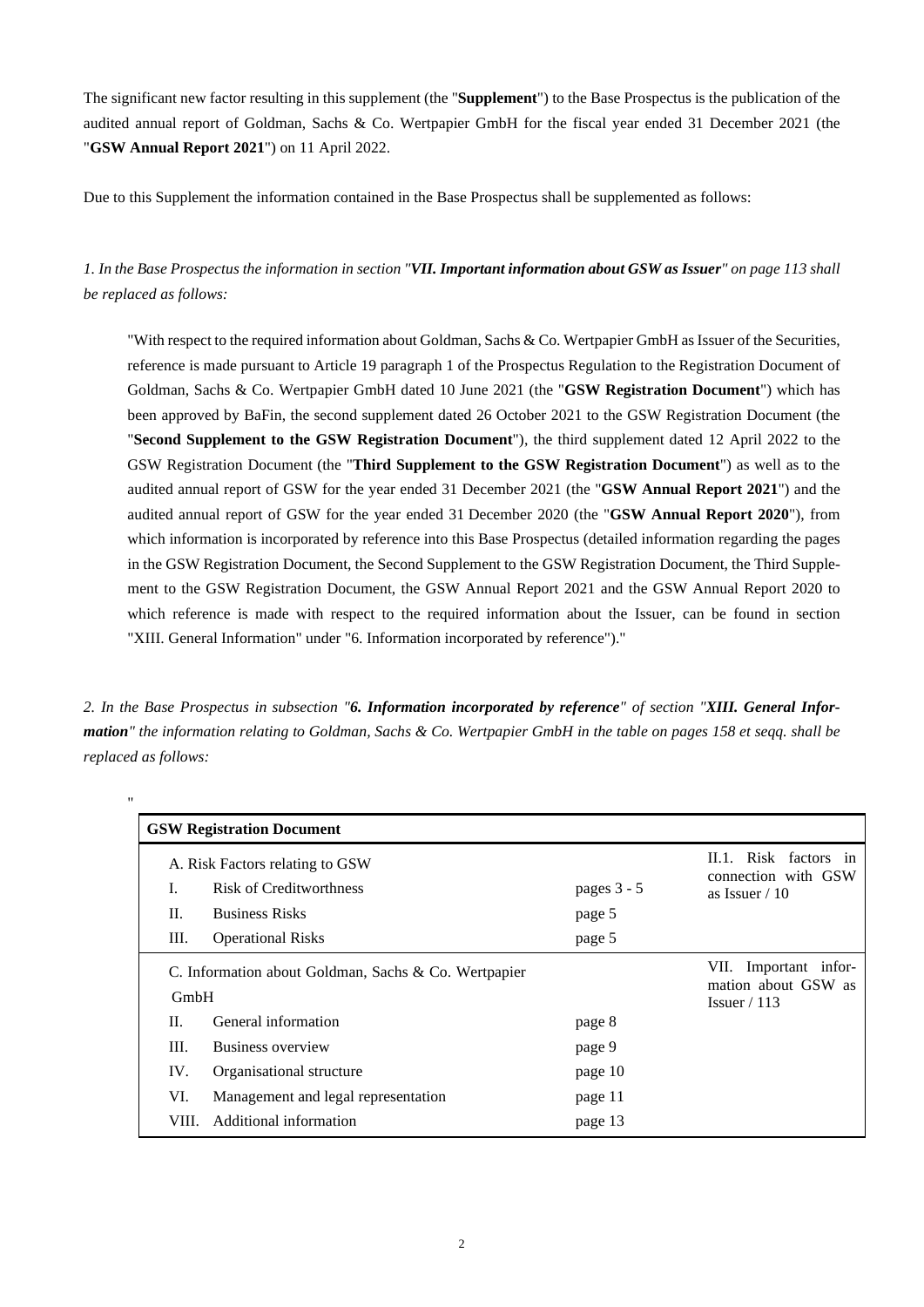| <b>Second Supplement to the GSW Registration Document</b>                                                                       |                                                                                                                   |                                                                 |  |  |  |
|---------------------------------------------------------------------------------------------------------------------------------|-------------------------------------------------------------------------------------------------------------------|-----------------------------------------------------------------|--|--|--|
| Information<br>contained<br>the<br>in<br>Second<br>Supplement page 2<br>to the GSW Registration Document                        |                                                                                                                   | VII. Important infor-<br>mation<br>about GSW as Issuer /<br>113 |  |  |  |
| Third Supplement to the GSW Registration Document                                                                               |                                                                                                                   |                                                                 |  |  |  |
| Information<br>contained<br>the<br>Third<br>in<br>Supplement<br>to the GSW Registration Document:                               |                                                                                                                   |                                                                 |  |  |  |
| C. Information about Goldman, Sachs & Co. Wertpapier<br>GmbH                                                                    |                                                                                                                   | VII. Important infor-<br>mation<br>about GSW as Issuer /        |  |  |  |
| Ι.<br>Statutory auditors                                                                                                        | page 2                                                                                                            | 113                                                             |  |  |  |
| Trend information<br>V.                                                                                                         | page 2                                                                                                            |                                                                 |  |  |  |
| VII.1. Historical financial information for the financial<br>year 2021 (German Commercial Code (Han-<br>$delsgesetzbuch - HGB)$ | page 3                                                                                                            |                                                                 |  |  |  |
| VII.2. Historical financial information for the financial<br>year 2020 (German Commercial Code (Han-<br>$delsgesetzbuch - HGB)$ | page 3                                                                                                            |                                                                 |  |  |  |
| VII.3. Auditing of historical financial information                                                                             | page 3                                                                                                            |                                                                 |  |  |  |
| VII.4. Legal and arbitration proceedings                                                                                        | page 3                                                                                                            |                                                                 |  |  |  |
| VII.5. Significant change in GSW's financial position                                                                           | page 3                                                                                                            |                                                                 |  |  |  |
| VII.6. Statements in relation to prospects, financial per-                                                                      | page 4                                                                                                            |                                                                 |  |  |  |
| formance or financial position                                                                                                  |                                                                                                                   |                                                                 |  |  |  |
| IX.<br>Documents available                                                                                                      | page 4                                                                                                            |                                                                 |  |  |  |
| <b>GSW Annual Report 2021</b>                                                                                                   |                                                                                                                   |                                                                 |  |  |  |
| <b>Auditor's Report</b>                                                                                                         | pages 3 - 10                                                                                                      | VII.<br>Important<br>information about GSW<br>as Issuer / 113   |  |  |  |
| Management Report for the Financial Year 2021                                                                                   | 13<br>$\frac{1}{2}$<br>16<br>pages<br>(except for section<br>Prognose- und Chan-<br>cenbericht, pages 14 -<br>15) |                                                                 |  |  |  |
| <b>Balance Sheet</b>                                                                                                            | page 17                                                                                                           |                                                                 |  |  |  |
| Profit and Loss Account Statement                                                                                               | page 18                                                                                                           |                                                                 |  |  |  |
| <b>Cash Flow Statement</b>                                                                                                      | page 19                                                                                                           |                                                                 |  |  |  |
| Statement of Changes in Equity                                                                                                  | page 20                                                                                                           |                                                                 |  |  |  |
| Notes to the Financial Statements                                                                                               | pages 21 - 25                                                                                                     |                                                                 |  |  |  |
| <b>GSW Annual Report 2020</b>                                                                                                   |                                                                                                                   |                                                                 |  |  |  |
| Management Report for the Financial Year 2020                                                                                   | pages 5 - 7<br>(except for section<br>Prognose- und Chan-<br>cenbericht, pages 6 -<br>7)                          | VII.<br>Important<br>information about GSW<br>as Issuer $/ 113$ |  |  |  |
| <b>Balance Sheet</b>                                                                                                            | page 10                                                                                                           |                                                                 |  |  |  |
| Profit and Loss Account Statement                                                                                               | page 11                                                                                                           |                                                                 |  |  |  |
| <b>Cash Flow Statement</b>                                                                                                      | page 11                                                                                                           |                                                                 |  |  |  |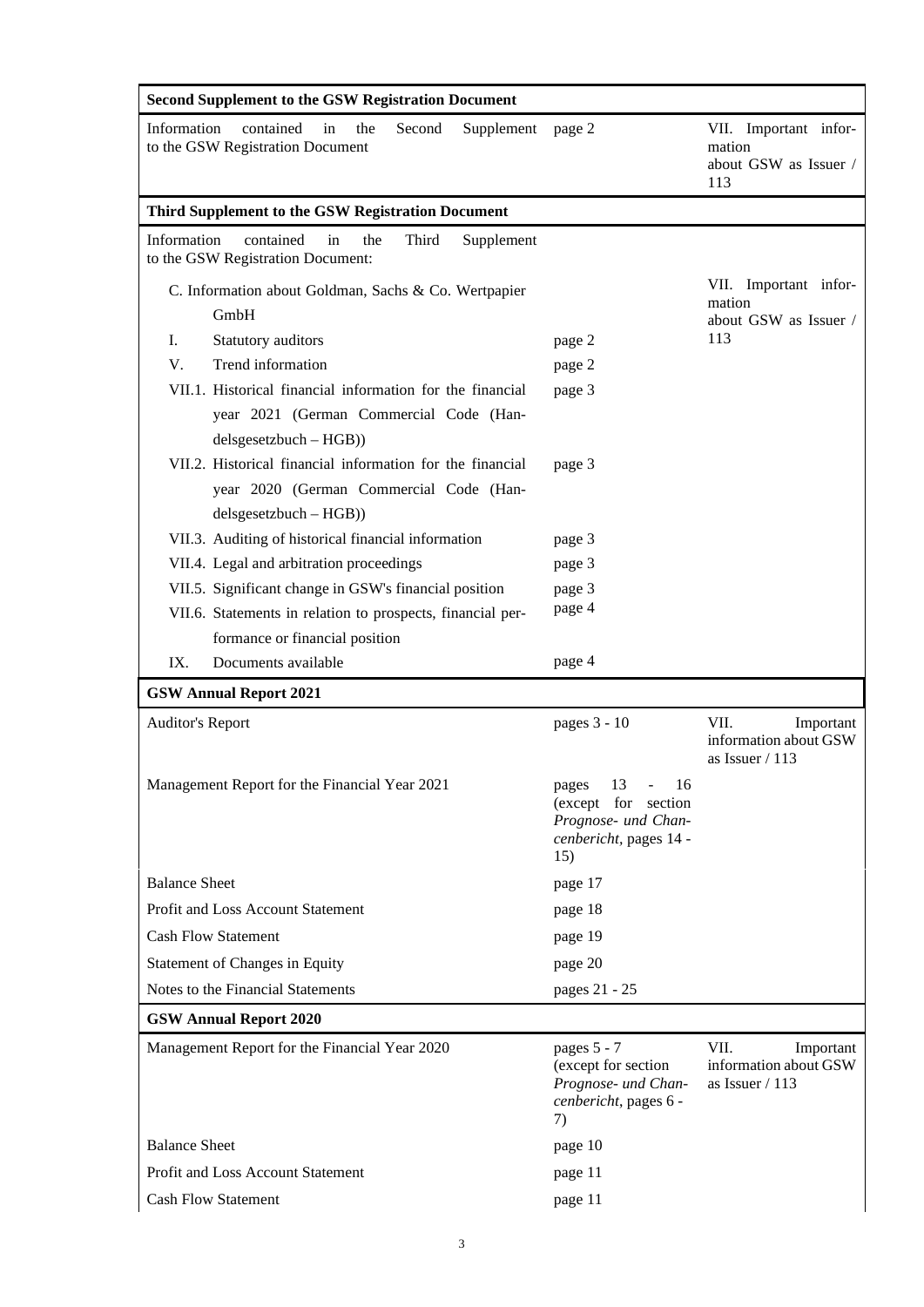| <b>Statement of Changes in Equity</b> | page 11       |
|---------------------------------------|---------------|
| Notes to the Financial Statements     | pages 13 - 17 |
| Auditor's Report                      | pages 19 - 27 |

"

"

*3. In the Base Prospectus the information relating to Goldman, Sachs & Co. Wertpapier GmbH in the table with the documents from which information is incorporated by reference contained on pages 165 et seq. in subsection "6. Information incorporated by reference" of section "XIII. General Information" shall be replaced as follows:* 

| " |                                                         |                                                                                                                                                                                                                                                                                                                                                                                                                             |
|---|---------------------------------------------------------|-----------------------------------------------------------------------------------------------------------------------------------------------------------------------------------------------------------------------------------------------------------------------------------------------------------------------------------------------------------------------------------------------------------------------------|
|   | <b>GSW Registration Document</b>                        | https://www.gs.de/en/services/documents/registration                                                                                                                                                                                                                                                                                                                                                                        |
|   | Second Supplement to the GSW Registra-<br>tion Document | https://www.gs.de/en/services/documents/registration                                                                                                                                                                                                                                                                                                                                                                        |
|   | Third Supplement to the GSW Registration<br>Document    | https://www.gs.de/en/services/documents/registration                                                                                                                                                                                                                                                                                                                                                                        |
|   | GSW Annual Report 2021                                  | https://www.goldmansachs.com/investor-relations/finan-<br>cials/subsidiary-financial-<br>info/gsw/WERT Financial Statements 2021 de.pdf<br>(the unofficial English translation thereof has been pub-<br>lished on the website and can be downloaded under the fol-<br>lowing link: https://www.goldmansachs.com/investor-rela-<br>tions/financials/subsidiary-financial-<br>info/gsw/WERT_Financial_Statements_2021_en.pdf) |
|   | GSW Annual Report 2020                                  | https://www.goldmansachs.com/investor-relations/finan-<br>cials/subsidiary-financial-info/gsw/Financials-2020-FY-<br>de.pdf<br>(the unofficial English translation thereof has been pub-<br>lished on the website and can be downloaded under the fol-<br>lowing link: https://www.goldmansachs.com/investor-rela-<br>tions/financials/subsidiary-financial-info/gsw/Financials-<br>$2020$ -FY-en.pdf)                      |